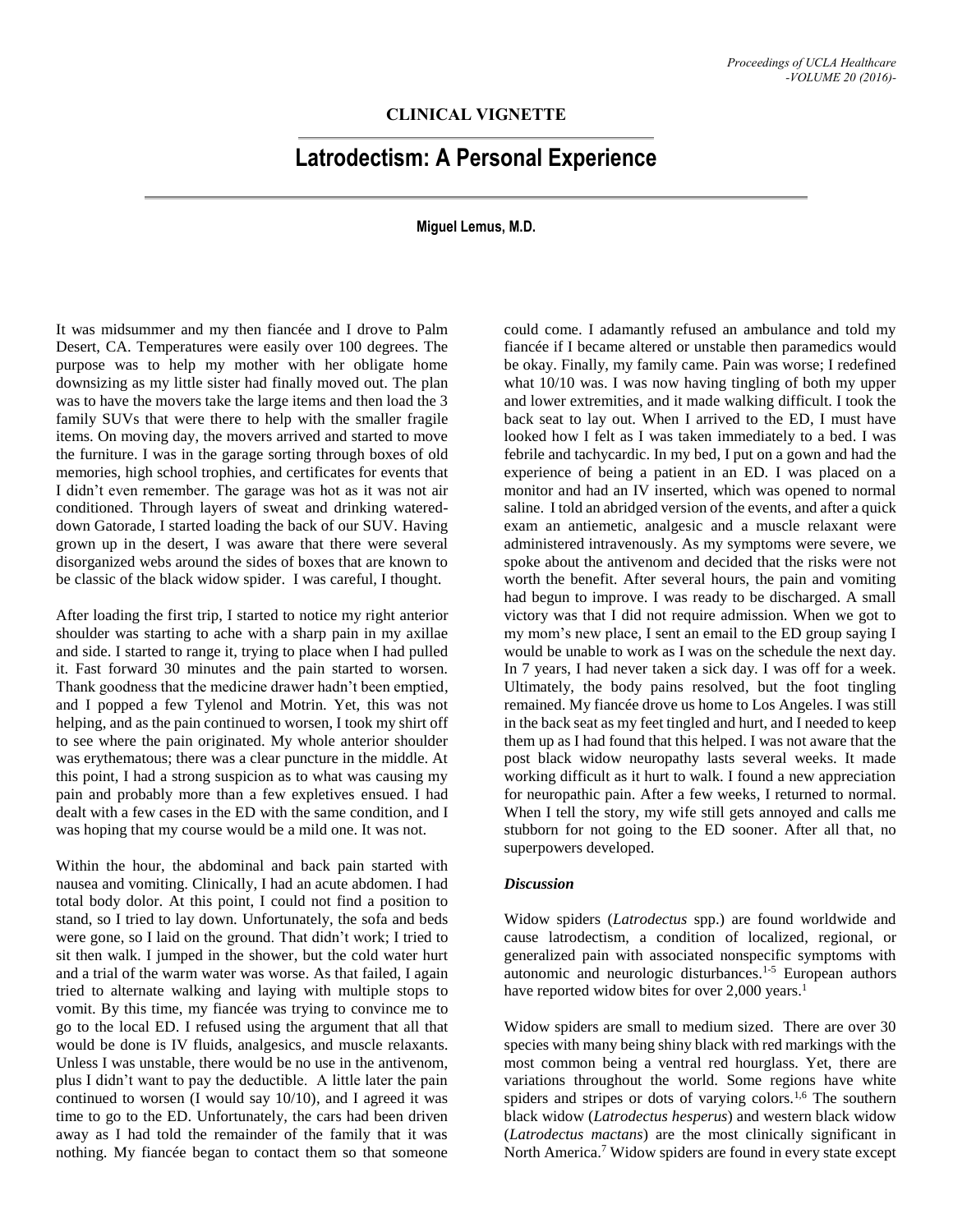Alaska.<sup>5</sup> The majority of bites occur during warm weather in dark areas around human made objects (boxes, sheds, planters) with more than 75% occurring on extremities.<sup>1,3,4,8</sup> All species produce venom with similar properties and cause a distinctive clinical syndrome.<sup>4</sup>

Widow venom is one of the most potent venoms by volume.<sup>3,8</sup> The venom is produced in a venom gland and injected through fangs. The venom has several components, but the protein alpha-latrotoxin is thought to be toxic to humans.<sup>1,2,4,6</sup> The 120 kDa protein causes release of major neurotransmitters causing depletion of presynaptic vesicles with simultaneous inhibition of neurotransmitter resorption at nerve endings. Acetylcholine, norepinephrine, dopamine, and glutamate are all susceptible.3- 4,9

The diagnosis of latrodectism is clinical. Being aware of the distribution of spiders is an important factor in identification. The general population can identify widow spiders, which is usually sufficient for treatment.<sup>2</sup> Worldwide there are substantial variations between species. In Australia, a pain syndrome predominates whereas in Europe systemic symptoms are more common.<sup>2,10-12</sup> Even pain patterns vary among different spp.<sup>1</sup> Back and abdominal pain predominate in America.<sup>2,3</sup> Even though clinical effects are usually described as characteristic, it is not uncommon to misdiagnose widow bites. $<sup>1</sup>$ </sup>

When envenomation occurs, there is a spectrum in presentation. Usually symptoms begin between 30 to 120 minutes of a highrisk activity and progress over hours.3,4 Mild envenomation manifests as local skin irritation and localized spasm and pain. Moderate envenomation can cause spasms and pain of the affected extremity and can be accompanied with more generalized pain involving the chest, abdomen, and back. Severe envenomation can cause severe diffuse spasms and pain with more generalized symptoms. Associated symptoms include malaise, headache, fever, hypertension, tremors, convulsions, nausea, vomiting, diaphoresis, and blepharoconjunctivitis (facies latrodectismica). Rarely ileus, priapism, cardiomyopathy, pulmonary edema, hematuria, rhabdomyolysis, toxic epidermal necrolysis, and death occur.2- 6,12,13 The classic "target lesion" a blanched circular patch with a surrounding red perimeter and central punctum within is only seen in 50% of cases. The diaphoresis may have unusual patterns including localized to site of the bite, regional or bilaterally below the knees.<sup>2</sup> Symptoms may wax and wane and may last days to weeks. 3,6,13 In 2014, the National Poison Data System had close to 1,700 reported exposures of which nearly 800 were seen in a healthcare facility; 6.5% had no symptoms, 58% had a minor envenomations, 34% had moderate envenomations, and 1.5% had severe envenomations with no deaths.<sup>14</sup> If labs are checked, there may be an elevation in white blood counts, liver enzymes, glucose, and creatine phosphokinase, as well as hematuria.

Treatment is managed depending on the severity. All envenomations should receive good wound hygiene and receive a tetanus update, if necessary. Heat has been found to worsen pain. Prophylactic antibiotics are not recommended. Mild envenomation are treated with oral analgesics and muscle relaxants. Moderate and severe envenomation may require parenteral analgesics, benzodiazepines, and antiemetics.<sup>2-6,15</sup> Calcium and magnesium, although commonly used, have been ineffective when studied.<sup>2,3,5</sup>

Severe envenomations may require administration of antivenom with the goal of decreasing pain and avoiding hospitalization. In 1926, Los Angeles General Hospital gave 4 envenomed patients intramuscular injections of serum drawn from previously envenomed patients with a good respose.<sup>5</sup> In 1936, Merck licensed a widow antivenom.<sup>15</sup> The current antivenom available in the United States is a partially purified equine-derived IgG antibody, which is administered intravenously.<sup>5</sup> As opposed to Australia where widow antivenom is the most administered antivenom in the continent, in the Unites States, it is in rarely used as there is a limited supply and a reluctance to use because of perceived high risk of allergic reactions.<sup>1,3,5</sup> Originally, antivenom was listed as having an incidence of anaphylaxis between 9% to 80%.<sup>4</sup> Current data suggest that allergic reactions occur in up to 9% of patients, serum sickness in 2-16%, and anaphylaxis in  $<$ 1%<sup>2,3,5,10</sup> Data from the National Poison Data System collected between 2000 and 2008 listed 2 cardiac arrests from severe envenomation in approximately 10,000 patients with widow envenomation who had available follow up. Of those patients, 3.78% received antivenom with a 4.5% ADR but no anaphylactic responses or deaths.<sup>16</sup> Antivenom's current indications is pain refractory to opioids and muscle relaxants, life threatening effects, and possibly pregnancy given increased concern for miscarriage.<sup>5</sup>

In general, if antivenom is considered, there should be communication with the poison control center. The most referenced study in American Widows is a retrospective chart review at an urban toxicological referral center that enrolled 163 patients from 1982 to 1990. They categorized patients on severity. 58 patients received antivenom. Of those who received antivenom only 12% were hospitalized as opposed to 52% that did not. One patient died due to severe bronchospasm after antivenom. <sup>3</sup> The author's conclusion "antivenin should be restricted to patients who have severe envenomation and no allergic contraindications and in whom IV or IM analgesics were unsuccessful for pain relief." It is recommended that traditional means should be exhausted prior to using antivenom. Although the manufacturer recommends skin testing, it is unreliable, and many experts believe that it delays treatment and should be abandoned.<sup>6</sup> A highly purified  $F(ab)$ <sup>2</sup> antibody is undergoing clinical trials. From prior experience with snake antivenoms, they are less immunogenic have a larger volume of distribution but shorter half-lives. This is similar to a formulation used in Mexico.<sup>5</sup>

If the decision is made to administer the antivenom, informed consent should be obtained. It should be administered in a setting where there is advanced airway equipment and ability to manage severe allergic reactions. Premedicating patients has not been found to be helpful.<sup>6</sup>